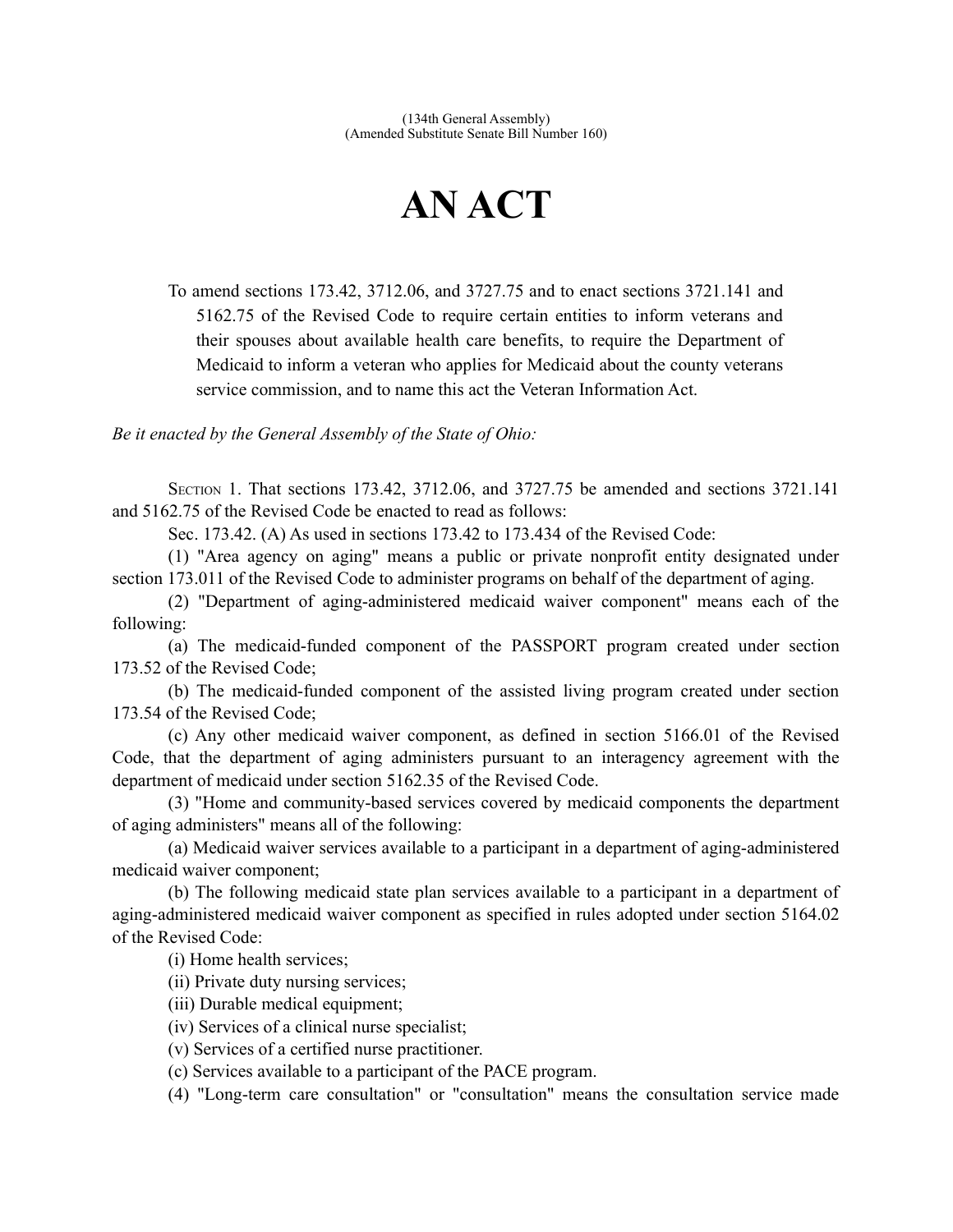available by the department of aging or a program administrator through the long-term care consultation program established pursuant to this section.

(5) "Nursing facility" has the same meaning as in section 5165.01 of the Revised Code.

(6) "PACE program" means the component of the medicaid program the department of aging administers pursuant to section 173.50 of the Revised Code.

(7) "PASSPORT administrative agency" means an entity under contract with the department of aging to provide administrative services regarding the PASSPORT program.

(8) "Program administrator" means an area agency on aging or other entity under contract with the department of aging to administer the long-term care consultation program in a geographic region specified in the contract.

(9) "Representative" means a person acting on behalf of an individual who is the subject of a long-term care consultation. A representative may be a family member, attorney, hospital social worker, or any other person chosen to act on behalf of the individual.

(B) The department of aging shall develop a long-term care consultation program whereby individuals or their representatives are provided with long-term care consultations and receive through these professional consultations information about options available to meet long-term care needs and information about factors to consider in making long-term care decisions. The long-term care consultations may be provided at any appropriate time, including either prior to or after the individual who is the subject of a consultation has been admitted to a nursing facility or granted assistance in receiving home and community-based services covered by medicaid components the department of aging administers.

(C) The long-term care consultation program shall be administered by the department of aging, except that the department may have the program administered on a regional basis by one or more program administrators. The department and each program administrator shall administer the program in such a manner that all of the following are included:

(1) Coordination and collaboration with respect to all available funding sources for long-term care services;

(2) Assessments of individuals regarding their long-term care service needs;

(3) Assessments of individuals regarding their on-going eligibility for long-term care services;

(4) Procedures for assisting individuals in obtaining access to, and coordination of, health and supportive services, including department of aging-administered medicaid waiver components;

(5) Priorities for using available resources efficiently and effectively.

(D) The program's long-term care consultations shall be provided by individuals certified by the department under section 173.422 of the Revised Code.

(E) The information provided through a long-term care consultation shall be appropriate to the individual's needs and situation and shall address all of the following:

(1) The availability of any long-term care options open to the individual;

(2) Sources and methods of both public and private payment for long-term care services;

(3) Factors to consider when choosing among the available programs, services, and benefits;

(4) Opportunities and methods for maximizing independence and self-reliance, including support services provided by the individual's family, friends, and community;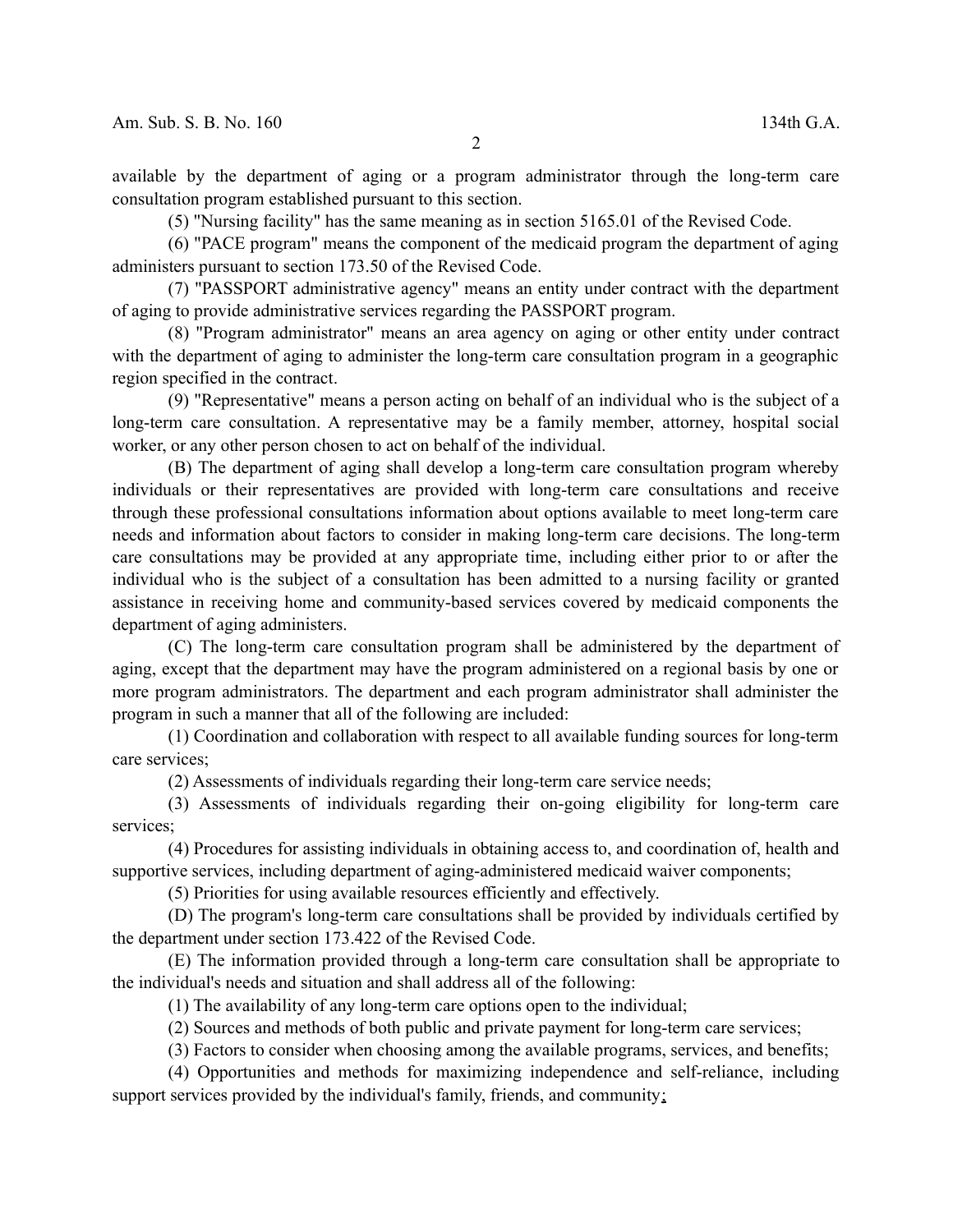(5) If the individual is a veteran, as defined in section 5901.01 of the Revised Code, or the spouse, surviving spouse, or representative of the veteran, both of the following:

(a) The availability of health care or financial benefits through the United States department of veterans affairs;

(b) Information about congressionally chartered veterans service organizations or the county veterans service office that can assist with investigating and applying for benefits through the United States department of veterans affairs.

(F) An individual's long-term care consultation may include an assessment of the individual's functional capabilities. The consultation may incorporate portions of the determinations required under sections 5119.40, 5123.021, and 5165.03 of the Revised Code and may be provided concurrently with the assessment required under section 173.546 or 5165.04 of the Revised Code.

(G) Except as provided in division (I) of this section, a long-term care consultation shall be provided to each individual for whom the department or a program administrator determines such a consultation is appropriate.

(H) A long-term care consultation shall be completed within the applicable time frames specified in rules adopted under this section.

(I) An individual is not required to be provided a long-term care consultation if any of the following is the case:

(1) The department or a program administrator has attempted to provide the consultation, but the individual or the individual's representative refuses to cooperate;

(2) The individual is to receive care in a nursing facility under a contract for continuing care, as defined in section 173.13 of the Revised Code;

(3) The individual has a contractual right to admission to a nursing facility operated as part of a system of continuing care in conjunction with one or more facilities that provide a less intensive level of services, including a residential care facility licensed under Chapter 3721. of the Revised Code, a residential facility licensed under section 5119.34 of the Revised Code that provides accommodations, supervision, and personal care services for three to sixteen unrelated adults, or an independent living arrangement;

(4) The individual is to receive continual care in a home for the aged exempt from taxation under section 5701.13 of the Revised Code;

(5) The individual is seeking admission to a facility that is not a nursing facility with a provider agreement under section 5165.07, 5165.511, or 5165.512 of the Revised Code;

(6) Pursuant to rules that may be adopted under this section, the department or a program administrator has exempted the individual from receiving the long-term care consultation.

(J) As part of the long-term care consultation program, the department or a program administrator may assist an individual or individual's representative in accessing all sources of care and services that are appropriate for the individual and for which the individual is eligible, including all available home and community-based services covered by medicaid components the department of aging administers. The assistance may include providing for the conduct of assessments or other evaluations and the development of individualized plans of care or services under section 173.424 of the Revised Code.

(K) No nursing facility for which an operator has a provider agreement under section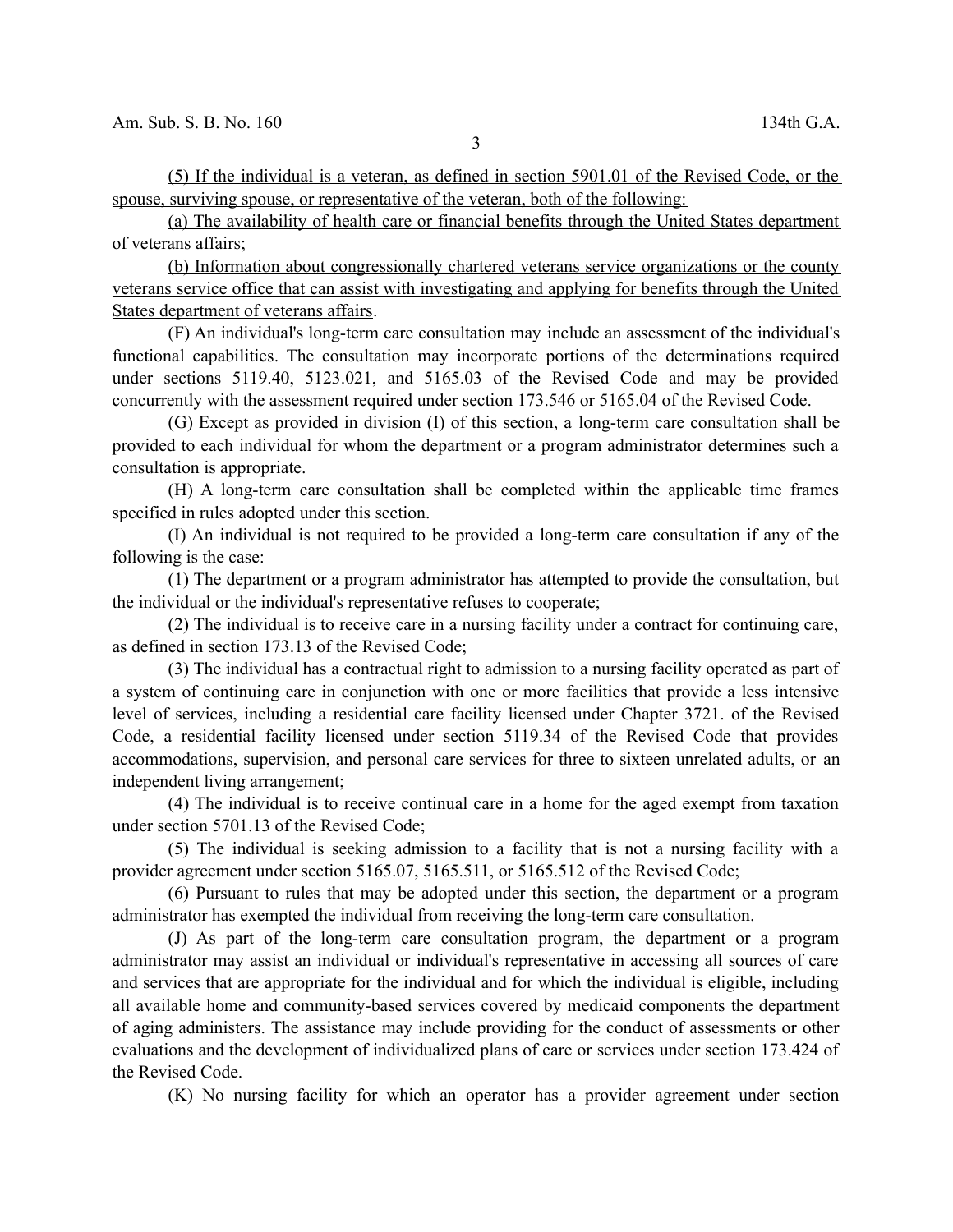4

5165.07, 5165.511, or 5165.512 of the Revised Code shall admit as a resident any individual described in division (G) of this section, unless the nursing facility has received evidence that a longterm care consultation has been completed for the individual or division (I) of this section is applicable to the individual.

(L) The director of aging shall adopt rules for the implementation and administration of this section. The rules shall be adopted in accordance with Chapter 119. of the Revised Code. The rules may specify any or all of the following:

(1) Procedures for providing long-term care consultations;

(2) Information to be provided through long-term care consultations regarding long-term care services that are available;

(3) Criteria and procedures to be used to identify and recommend appropriate service options for an individual receiving a long-term care consultation;

(4) Criteria for exempting individuals from receiving a long-term care consultation;

(5) Circumstances under which it may be appropriate to provide an individual's long-term care consultation after the individual's admission to a nursing facility rather than before admission;

(6) Criteria for identifying individuals for whom a long-term care consultation is appropriate, including nursing facility residents who would benefit from the consultation;

(7) A description of the types of information from a nursing facility that is needed under the long-term care consultation program to assist a resident with relocation from the facility;

(8) Standards to prevent conflicts of interest relative to the referrals made by a person who performs a long-term care consultation, including standards that prohibit the person from being employed by a provider of long-term care services;

(9) Procedures for providing notice and an opportunity for a hearing under division (N) of this section;

(10) Time frames for providing or completing a long-term care consultation;

(11) Any other standards or procedures the director considers necessary for the program.

(M) To assist the department and each program administrator with identifying individuals for whom a long-term care consultation is appropriate, the department and program administrator may ask to be given access to nursing facility resident assessment data collected through the use of the resident assessment instrument specified in rules authorized by section 5165.191 of the Revised Code for purposes of the medicaid program. Except when prohibited by state or federal law, the department of health, department of medicaid, or nursing facility holding the data shall grant access to the data on receipt of the request from the department of aging or program administrator.

(N)(1) The director of aging, after providing notice and an opportunity for a hearing, may fine a nursing facility an amount determined by rules the director shall adopt in accordance with Chapter 119. of the Revised Code for any of the following reasons:

(a) The nursing facility violates division (K) of this section;

(b) The nursing facility denies a person attempting to provide a long-term care consultation access to the facility or a resident of the facility;

(c) The nursing facility denies the department of aging or a program administrator access to the facility or a resident of the facility, as the department or administrator considers necessary to administer the program.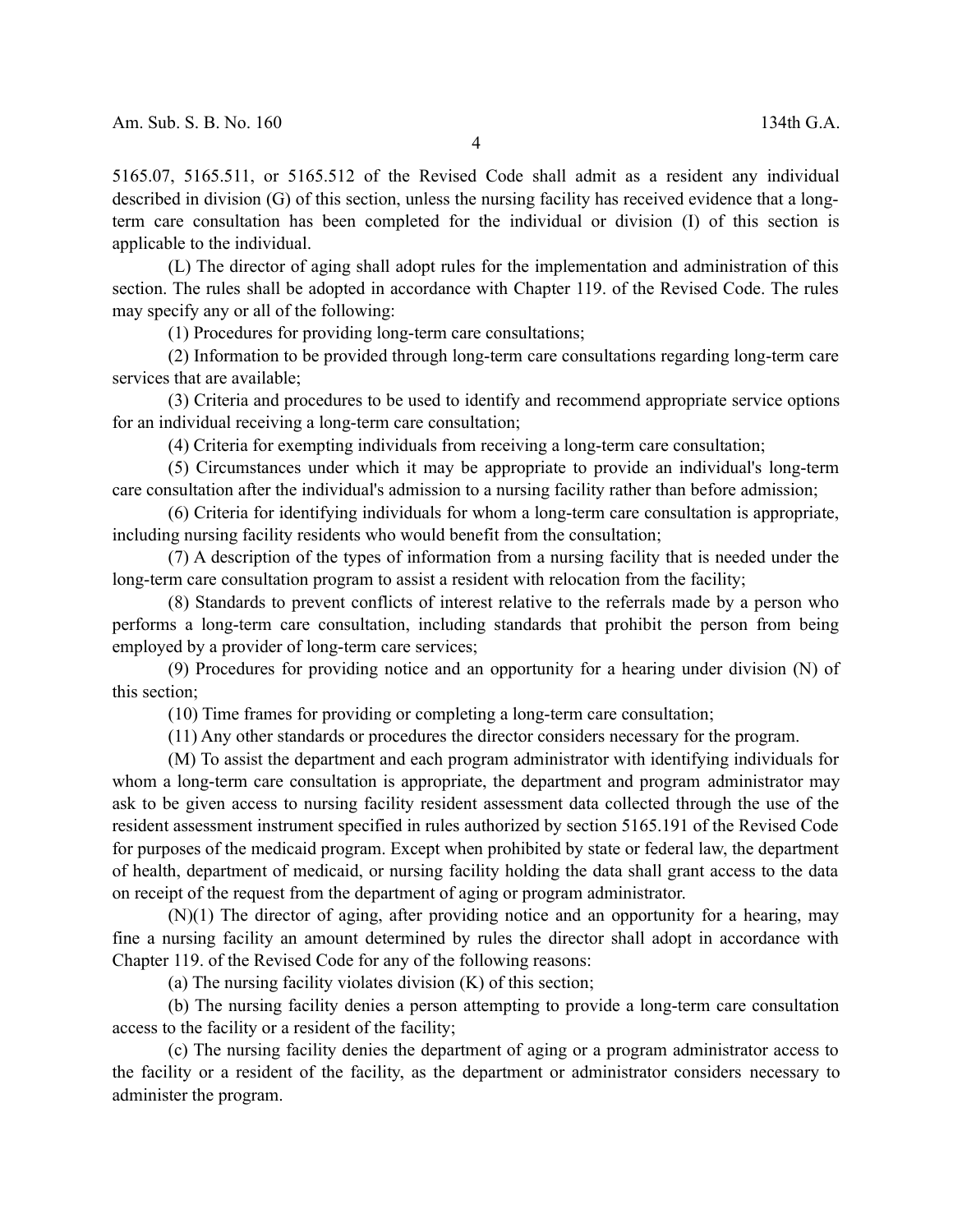(2) In accordance with section 5162.66 of the Revised Code, all fines collected under division (N)(1) of this section shall be deposited into the state treasury to the credit of the residents protection fund.

Sec. 3712.06. Any person or public agency licensed under section 3712.04 of the Revised Code to provide a hospice care program shall:

(A) Provide a planned and continuous hospice care program, the medical components of which shall be under the direction of a physician;

(B) Ensure that care is available twenty-four hours a day and seven days a week;

(C) Establish an interdisciplinary plan of care for each hospice patient and the patient's family that:

(1) Is coordinated by one designated individual who shall ensure that all components of the plan of care are addressed and implemented;

(2) Addresses maintenance of patient-family participation in decision making; and

(3) Is periodically reviewed by the patient's attending physician and by the patient's interdisciplinary team.

(D) Have an interdisciplinary team or teams that provide or supervise the provision of care and establish the policies governing the provision of the care;

(E) Provide bereavement counseling for hospice patients' families;

(F) Not discontinue care because of a hospice patient's inability to pay for the care;

(G) Maintain central clinical records on all hospice patients under its care; and

(H) Provide care in individuals' homes, on an outpatient basis, and on a short-term inpatient basis.

A provider of a hospice care program may include pharmacist services among the other services that are made available to its hospice patients.

A provider of a hospice care program may arrange for another person or public agency to furnish a component or components of the hospice care program pursuant to a written contract. When a provider of a hospice care program arranges for a hospital, a home providing nursing care, or home health agency to furnish a component or components of the hospice care program to its patient, the care shall be provided by a licensed, certified, or accredited hospital, home providing nursing care, or home health agency pursuant to a written contract under which:

(1) The provider of a hospice care program furnishes to the contractor a copy of the hospice patient's interdisciplinary plan of care that is established under division (C) of this section and specifies the care that is to be furnished by the contractor;

(2) The regimen described in the established plan of care is continued while the hospice patient receives care from the contractor, subject to the patient's needs, and with approval of the coordinator of the interdisciplinary team designated pursuant to division  $(C)(1)$  of this section;

(3) All care, treatment, and services furnished by the contractor are entered into the hospice patient's medical record;

(4) The designated coordinator of the interdisciplinary team ensures conformance with the established plan of care; and

(5) A copy of the contractor's medical record and discharge summary is retained as part of the hospice patient's medical record.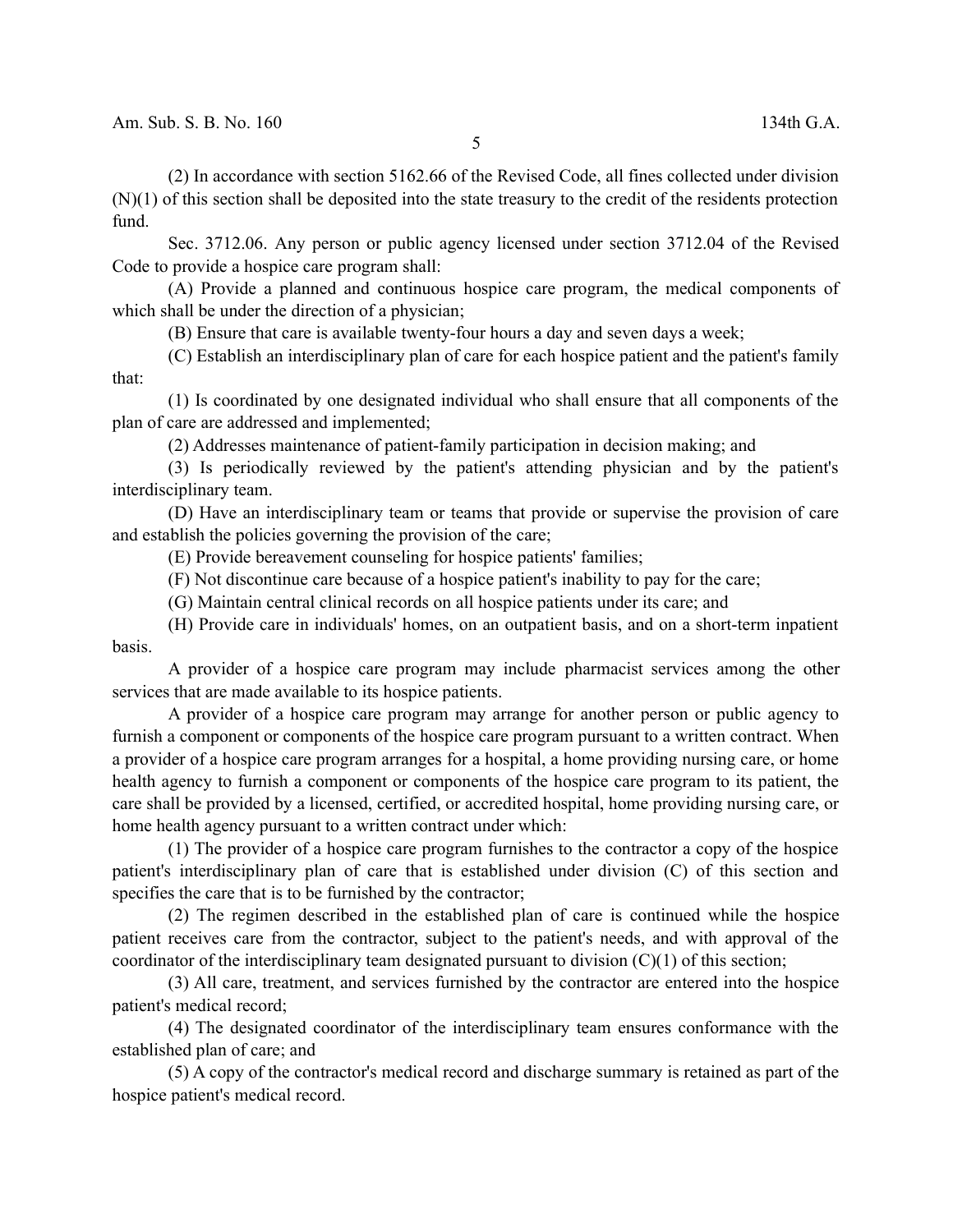Any hospital contracting for inpatient care shall be encouraged to offer temporary limited privileges to the hospice patient's attending physician while the hospice patient is receiving inpatient care from the hospital.

(I) Notify a veteran, spouse, surviving spouse, or representative on behalf of the veteran, seeking services from the hospice care agency that the veteran, spouse, or surviving spouse, may be eligible for health care or financial benefits through the United States department of veterans affairs and provide the veteran, spouse, surviving spouse, or representative with information about congressionally chartered veterans service organizations or the county veterans service office that can assist with investigating and applying for benefits through the United States department of veterans affairs. As used in this division, "veteran" has the same meaning as in section 5901.01 of the Revised Code.

 Sec. 3721.141. (A) As used in this section, "veteran" has the same meaning as in section 5901.01 of the Revised Code.

(B) Each nursing home, except a nursing home that participates in the veteran community partnerships program administered by the United States department of veterans affairs, and each skilled nursing facility shall provide both of the following to a veteran, spouse, surviving spouse, or representative on behalf of the veteran, seeking admission to the home or facility:

(1) Notification that the veteran, spouse, or surviving spouse may be eligible for health care or financial benefits through the United States department of veterans affairs;

(2) Information about congressionally chartered veterans service organizations or the county veterans service office that can assist with investigating and applying for benefits through the United States department of veterans affairs.

Sec. 3727.75. (A) A hospital that intends to discharge a patient shall, as soon as practicable, create a discharge plan in accordance with state and federal law and hospital policy and review that plan with the patient or the patient's guardian. If a lay caregiver designation has been made, the discharging health care professional has determined that the lay caregiver's participation in the review would be appropriate, and the lay caregiver is available within a reasonable amount of time, the hospital shall arrange for the lay caregiver to also participate in the review. The review shall be conducted in accordance with section 3727.76 of the Revised Code.

(B)(1) A discharge plan may include the following information:

(a) A description of the tasks that are necessary to facilitate the patient's transition from the hospital to the patient's residence;

(b) Contact information for the health care providers or providers of community or long-term care services that the hospital and the patient or guardian believe are necessary for successful implementation of the discharge plan.

(2) If the patient is a veteran, as defined in section 5901.01 of the Revised Code, who requires additional health care services after discharge, such as through a hospice care program, nursing home, or home care or residential services, a discharge plan shall include both of the following:

(a) Notification that the veteran, spouse, or surviving spouse may be eligible for health care or financial benefits through the United States department of veterans affairs;

(b) Information about congressionally chartered veterans service organizations or the county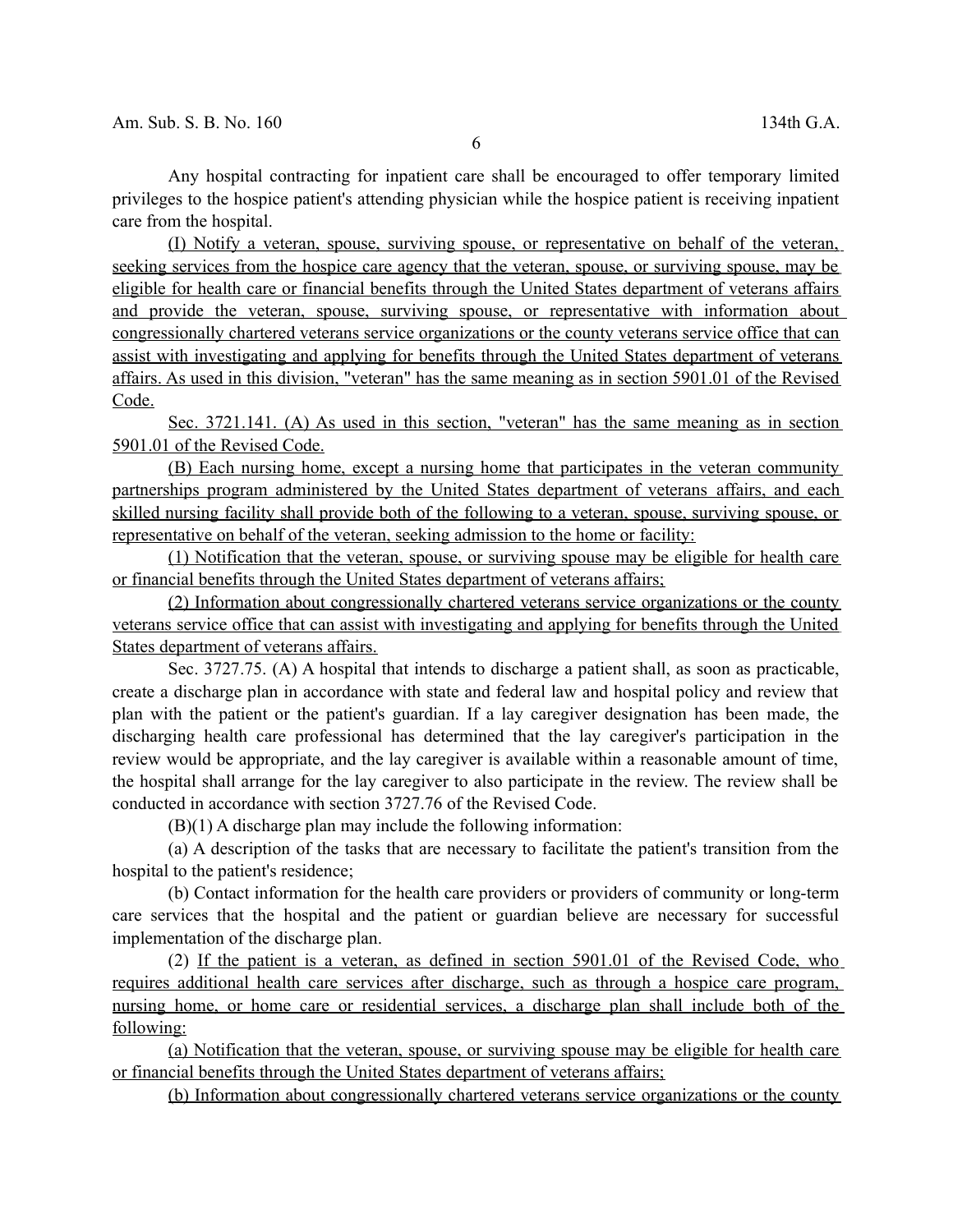veterans service office that can assist with investigating and applying for benefits through the United States department of veterans affairs.

(3) If a lay caregiver designation has been made and the discharging health care professional has determined that the lay caregiver is to have a role in the discharge plan, the discharge plan may include any of the following:

(a) The lay caregiver's name, address, telephone number, electronic mail address, and relationship to the patient, if available;

(b) A description of all after-care tasks to be performed by the lay caregiver, taking into account the lay caregiver's capability to perform such tasks;

(c) Any other information the hospital believes is necessary for successful implementation of the discharge plan.

(C) A discharging health care professional shall not be subject to criminal prosecution or professional disciplinary action, or be liable in a tort action or other civil action, for an event or occurrence that allegedly arises out of the health care professional's determination that a patient's lay caregiver should or should not participate in the review of the patient's discharge plan.

 Sec. 5162.75. The medicaid director shall provide, to a veteran who has submitted an application for the medicaid program, information about the county veterans service office that can assist with investigating and applying for benefits through the United States department of veterans affairs. As used in this section, "veteran" has the same meaning as in section 5901.01 of the Revised Code.

SECTION 2. That existing sections 173.42, 3712.06, and 3727.75 of the Revised Code are hereby repealed.

SECTION 3. This act shall be known as the Veteran Information Act.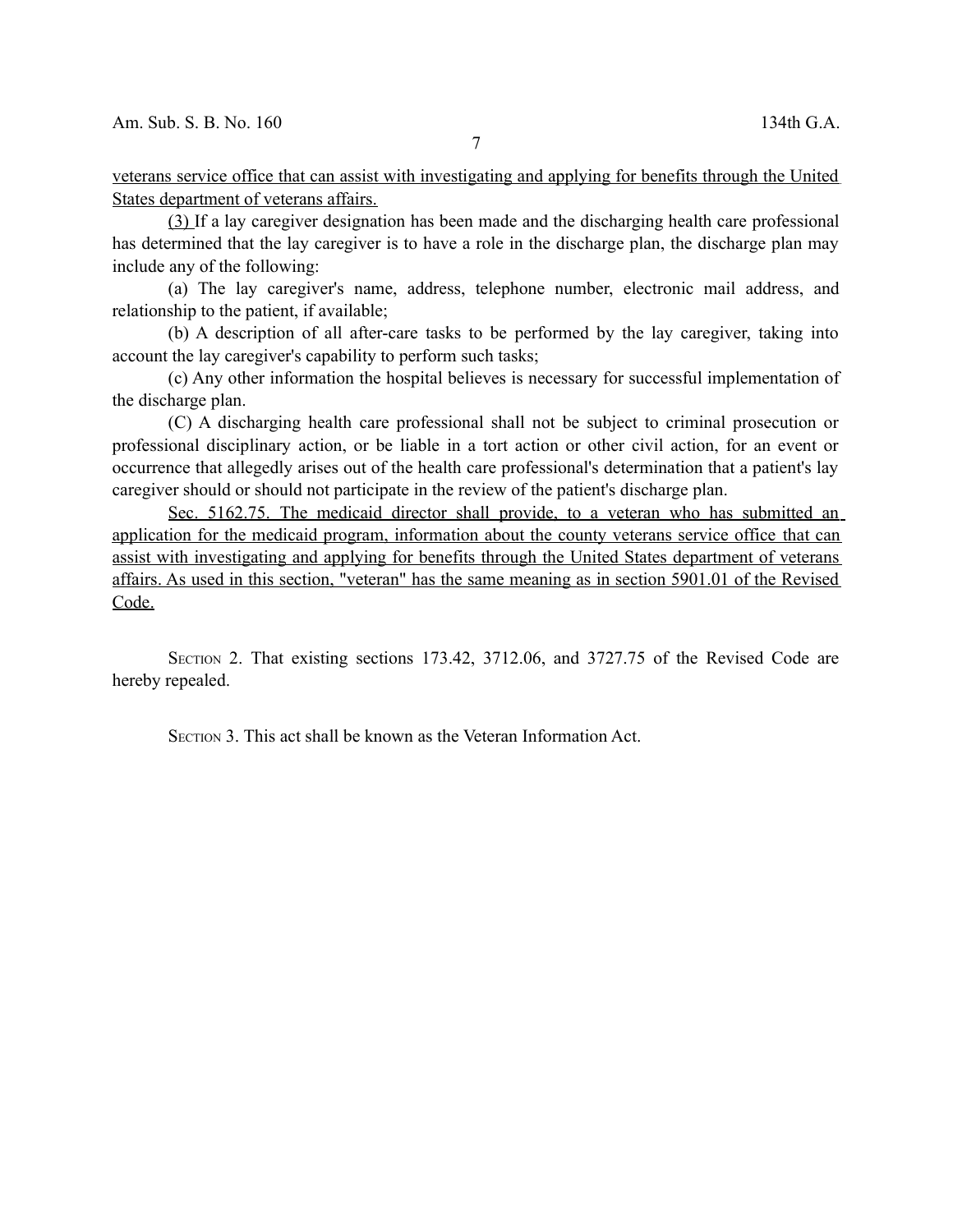Am. Sub. S. B. No. 160 134th G.A.

*Speaker \_\_\_\_\_\_\_\_\_\_\_\_\_\_\_\_\_\_\_ of the House of Representatives.*

*President \_\_\_\_\_\_\_\_\_\_\_\_\_\_\_\_\_\_\_ of the Senate.*

Passed \_\_\_\_\_\_\_\_\_\_\_\_\_\_\_\_\_\_\_\_\_\_\_\_, 20\_\_\_\_

Approved \_\_\_\_\_\_\_\_\_\_\_\_\_\_\_\_\_\_\_\_\_\_\_\_, 20\_\_\_\_

*Governor.*